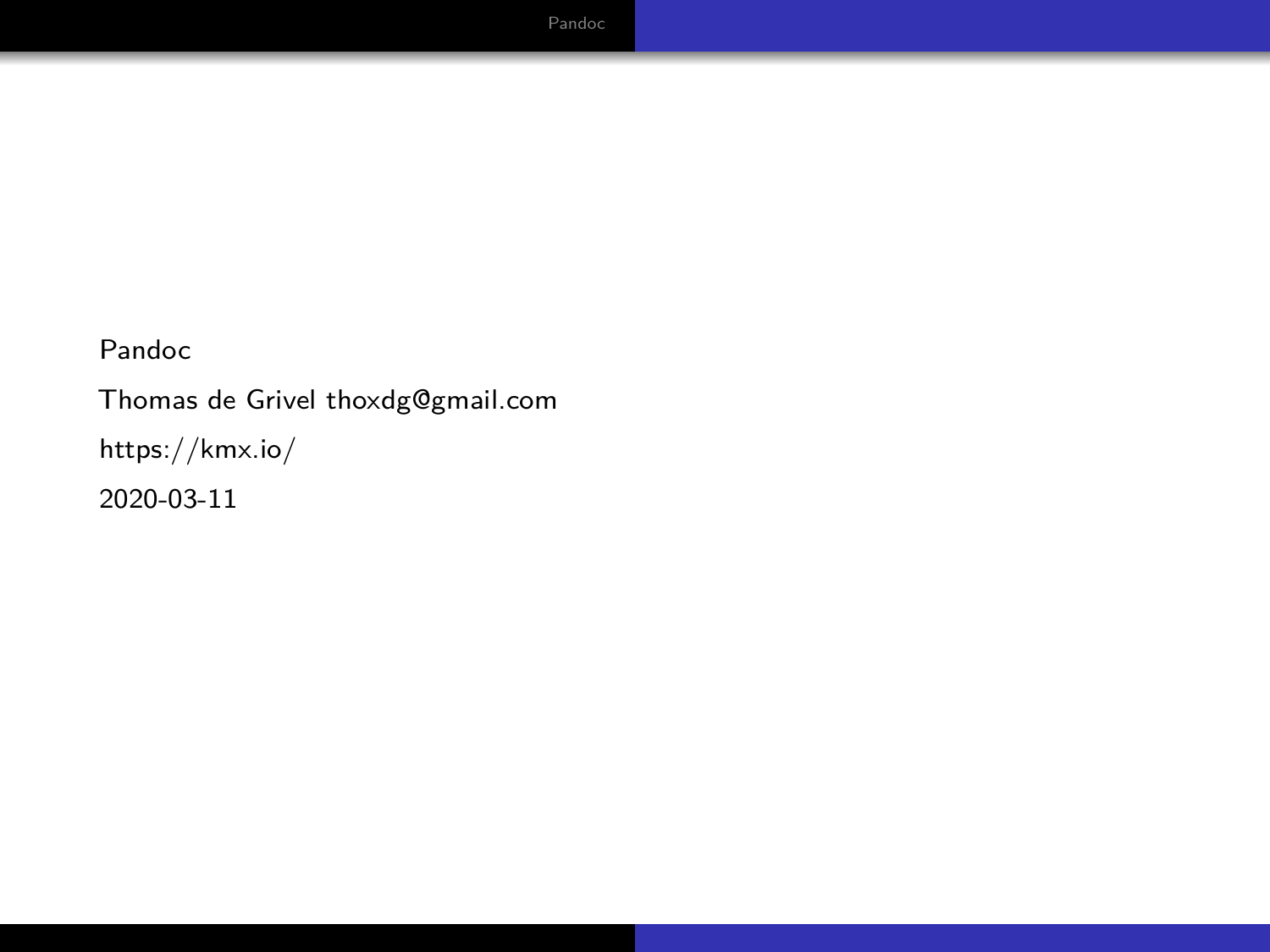# <span id="page-1-0"></span>Section 1

[Pandoc](#page-1-0)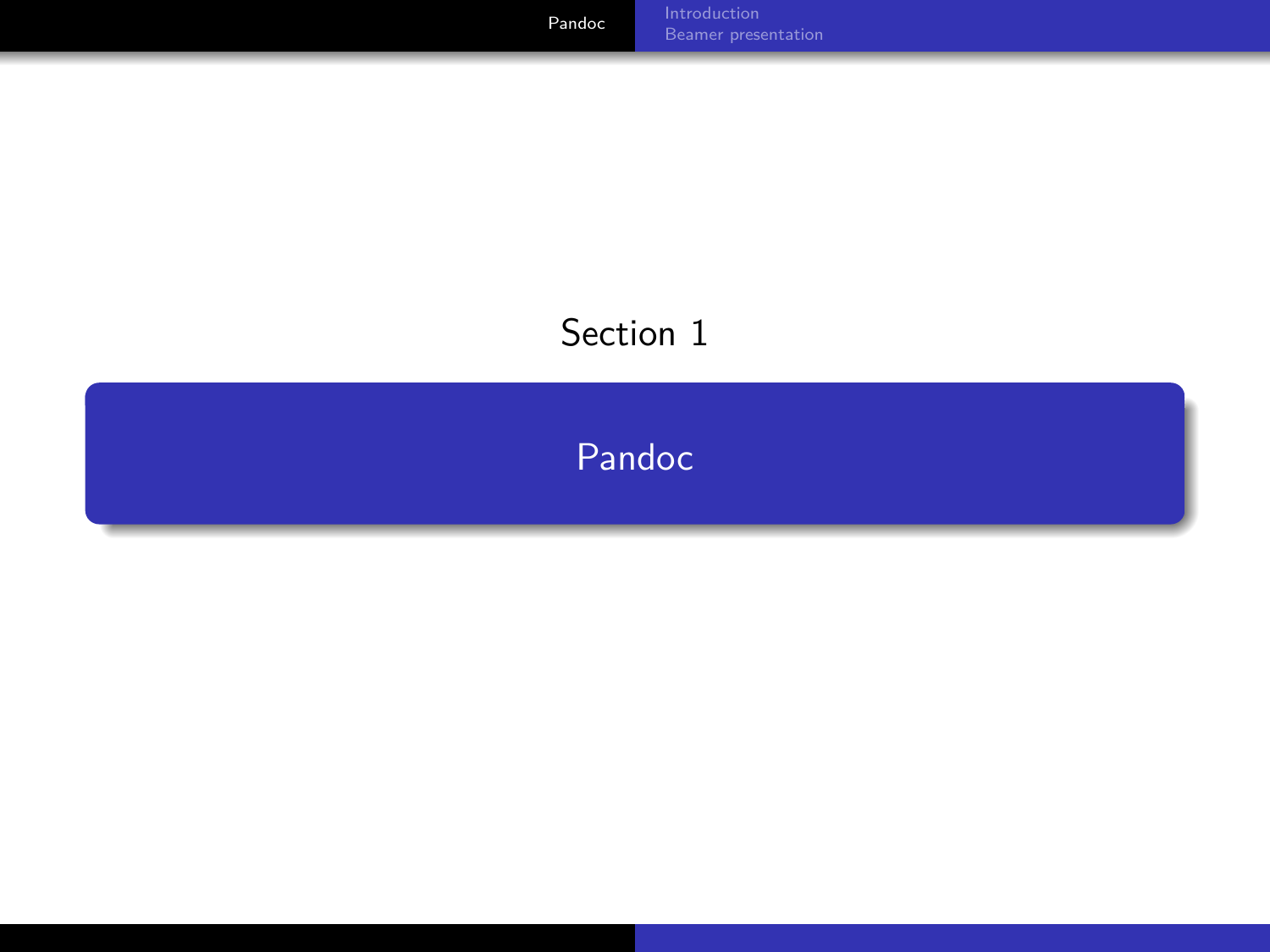## <span id="page-2-0"></span>Subsection 1

[Introduction](#page-2-0)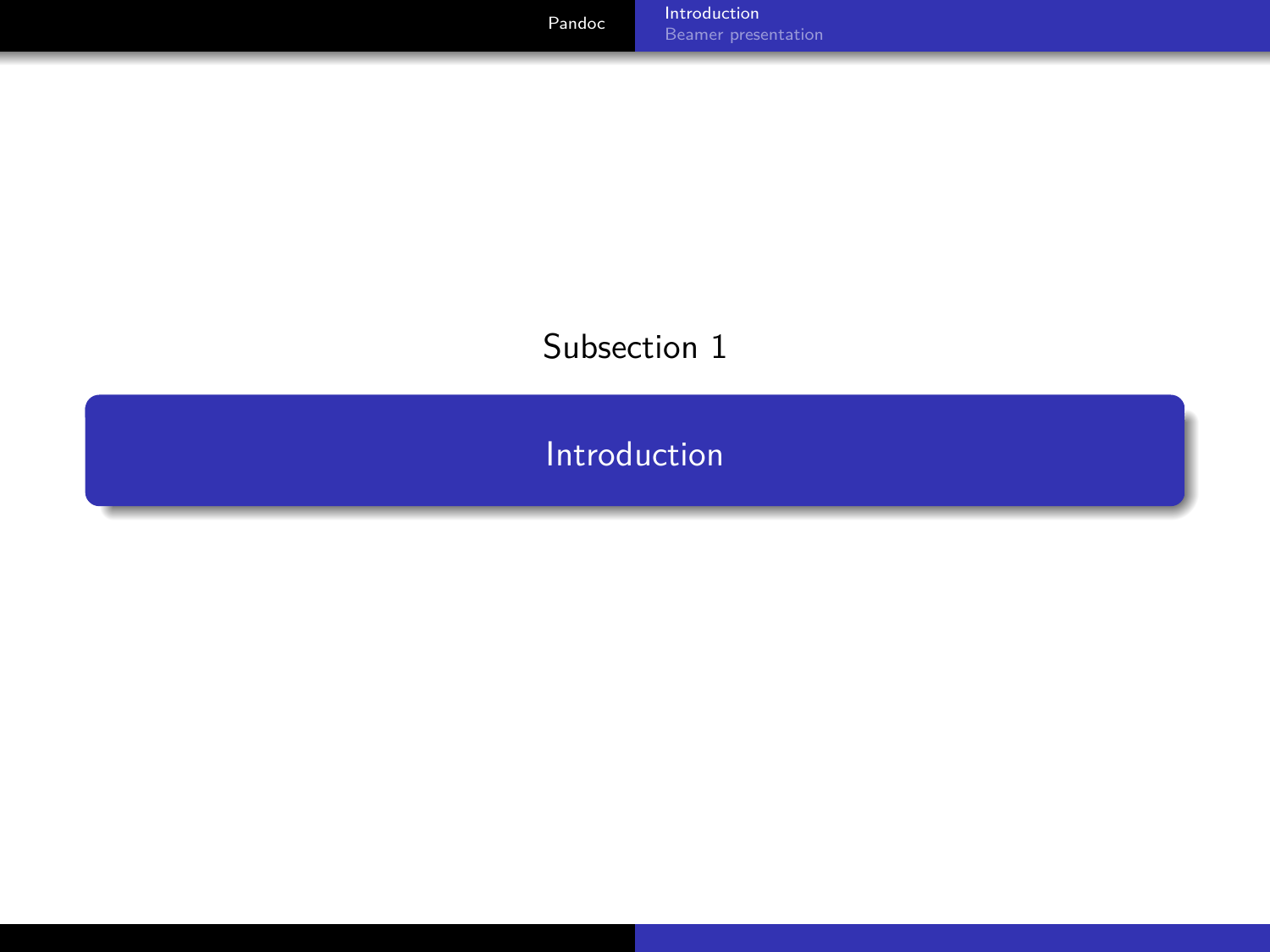#### <https://pandoc.org>

#### Conversion between documentation formats

```
e.g.
```
pandoc -st beamer -V theme:Warsaw -V fontsize:8pt -o test.pdf test.md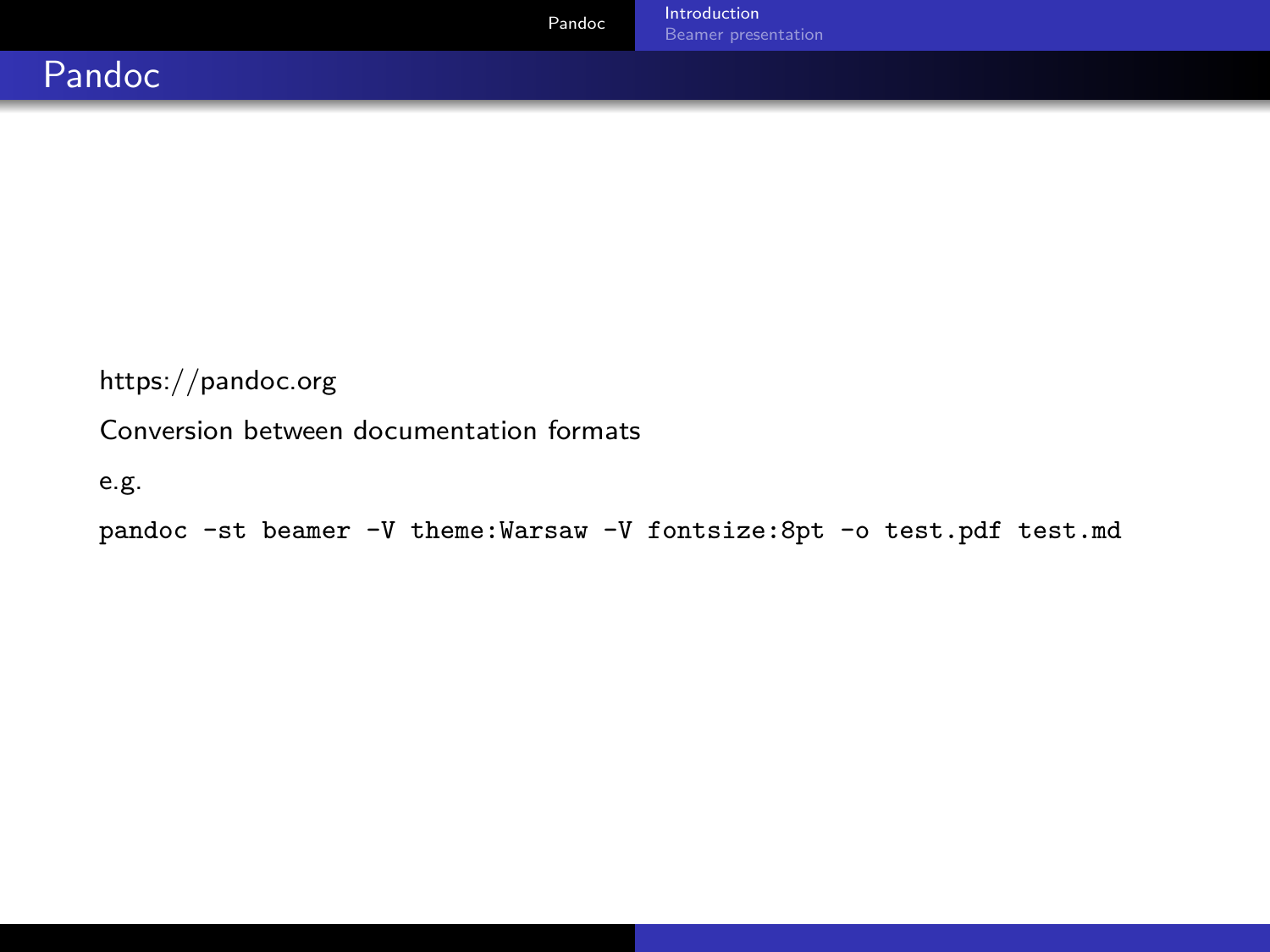## Supported formats (1/4)

Lightweight markup formats

- Markdown (including CommonMark and GitHub-flavored Markdown)
- reStructuredText
- AsciiDoc
- Emacs Org-Mode
- **e** Emacs Muse
- **a** Textile
- txt2tags

HTML formats

- $\bullet$  (X)HTML 4
- e HTML5

Ebooks

- **e** FPUB version 2 or 3
- **•** FictionBook2

Documentation formats

- GNU TexInfo
- Haddock markup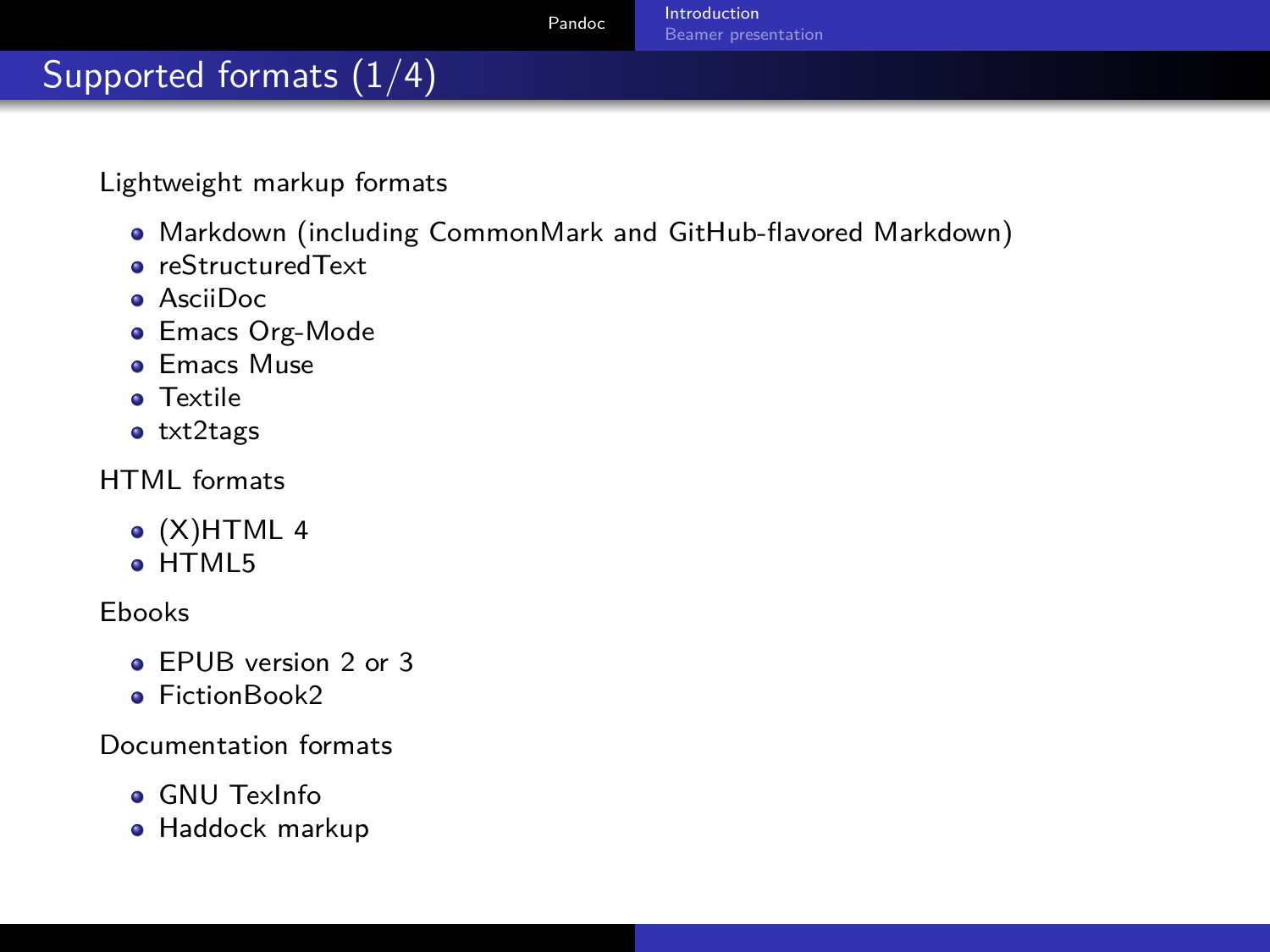# Supported formats (2/4)

#### Roff formats

- roff man
- roff ms

#### TeX formats

- LaTeX
- ConTeXt

XML formats

- DocBook version 4 or 5
- JATS
- TEI Simple

Outline formats

OPML

Data formats

CSV tables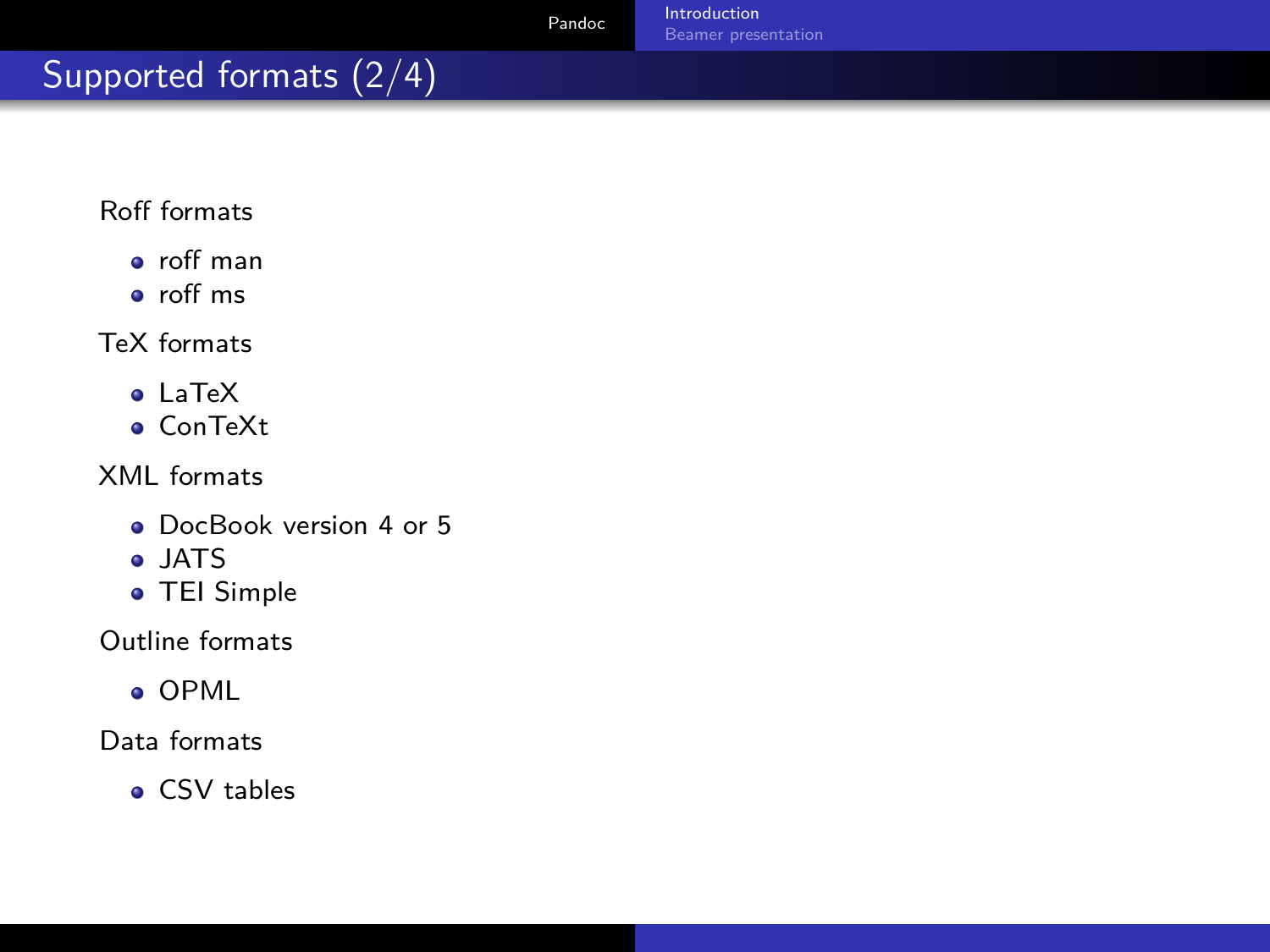## Supported formats (3/4)

Word processor formats

- **A** Microsoft Word docx
- OpenOffice/LibreOffice ODT
- OpenDocument XML
- **Microsoft PowerPoint**

#### Interactive notebook formats

Jupyter notebook (ipynb)

#### Page layout formats

• InDesign ICML

Wiki markup formats

- MediaWiki markup
- DokuWiki markup
- TikiWiki markup
- TWiki markup
- Vimwiki markup
- XWiki markup
- ZimWiki markup
- Jira wiki markup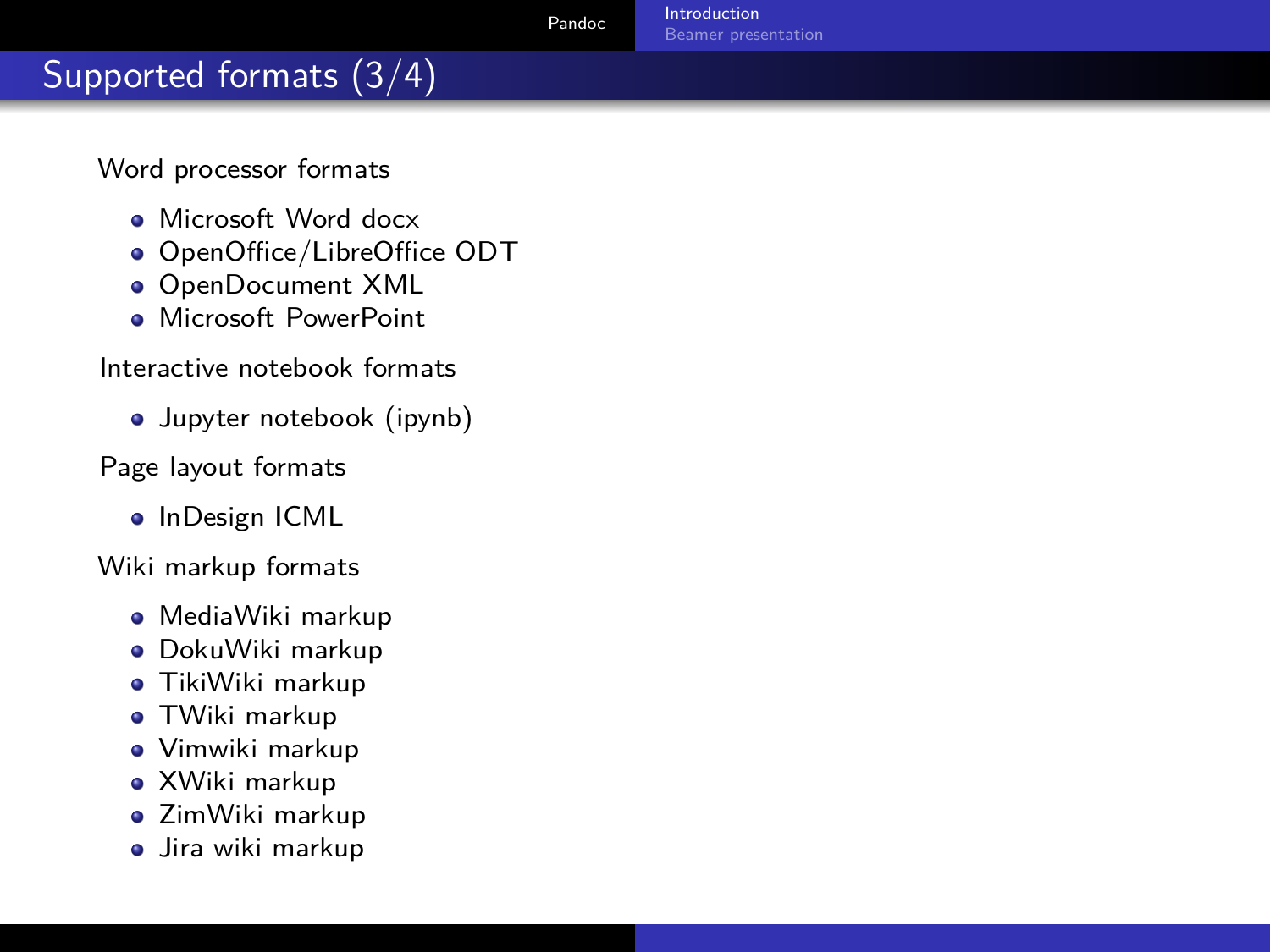# Supported formats (4/4)

Slide show formats

- LaTeX Beamer
- Slidy
- **•** reveal.js
- **•** Slideous
- $\bullet$  S5
- **•** DZSlides

Custom formats

custom writers can be written in lua.

PDF

via pdflatex, xelatex, lualatex, pdfroff, wkhtml2pdf, prince, or weasyprint.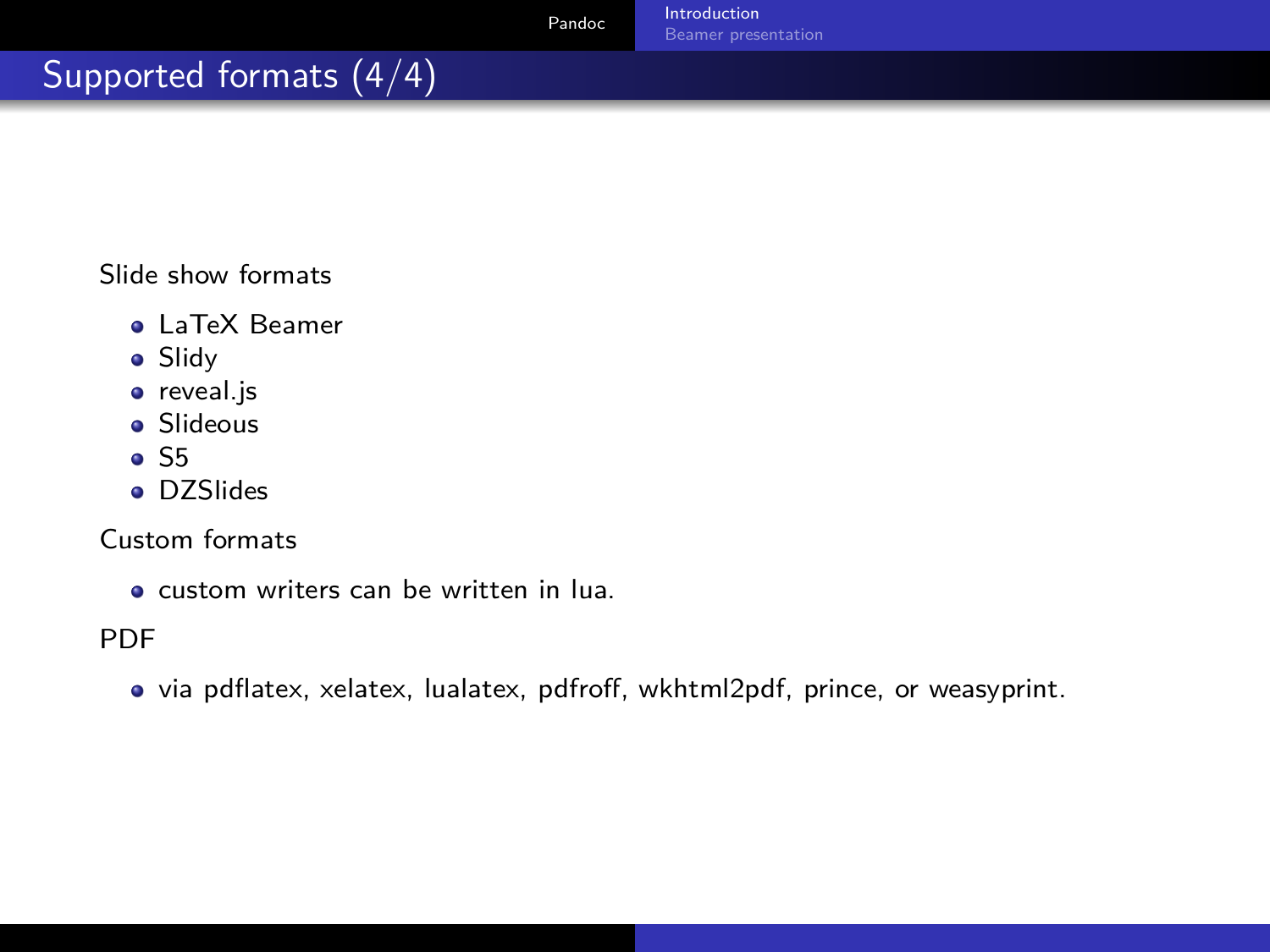## <span id="page-8-0"></span>Subsection 2

[Beamer presentation](#page-8-0)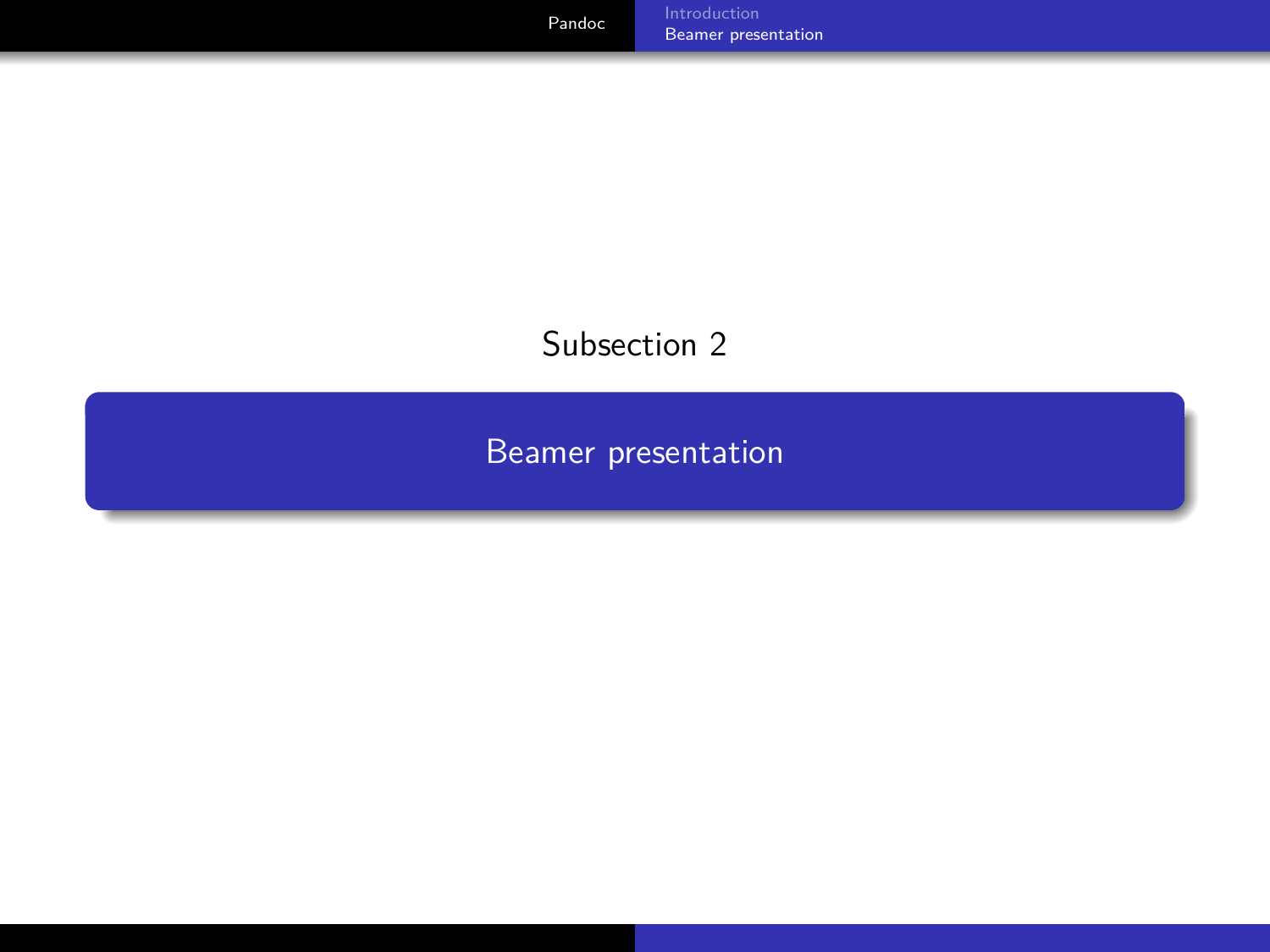## Standalone beamer presentation

pandoc -st beamer -o test.pdf -f gfm test.md

-st beamer : produce a standalone beamer document

-o test.pdf : output file

-f gfm : input format in Github flavoured Markdown syntax test.md : input file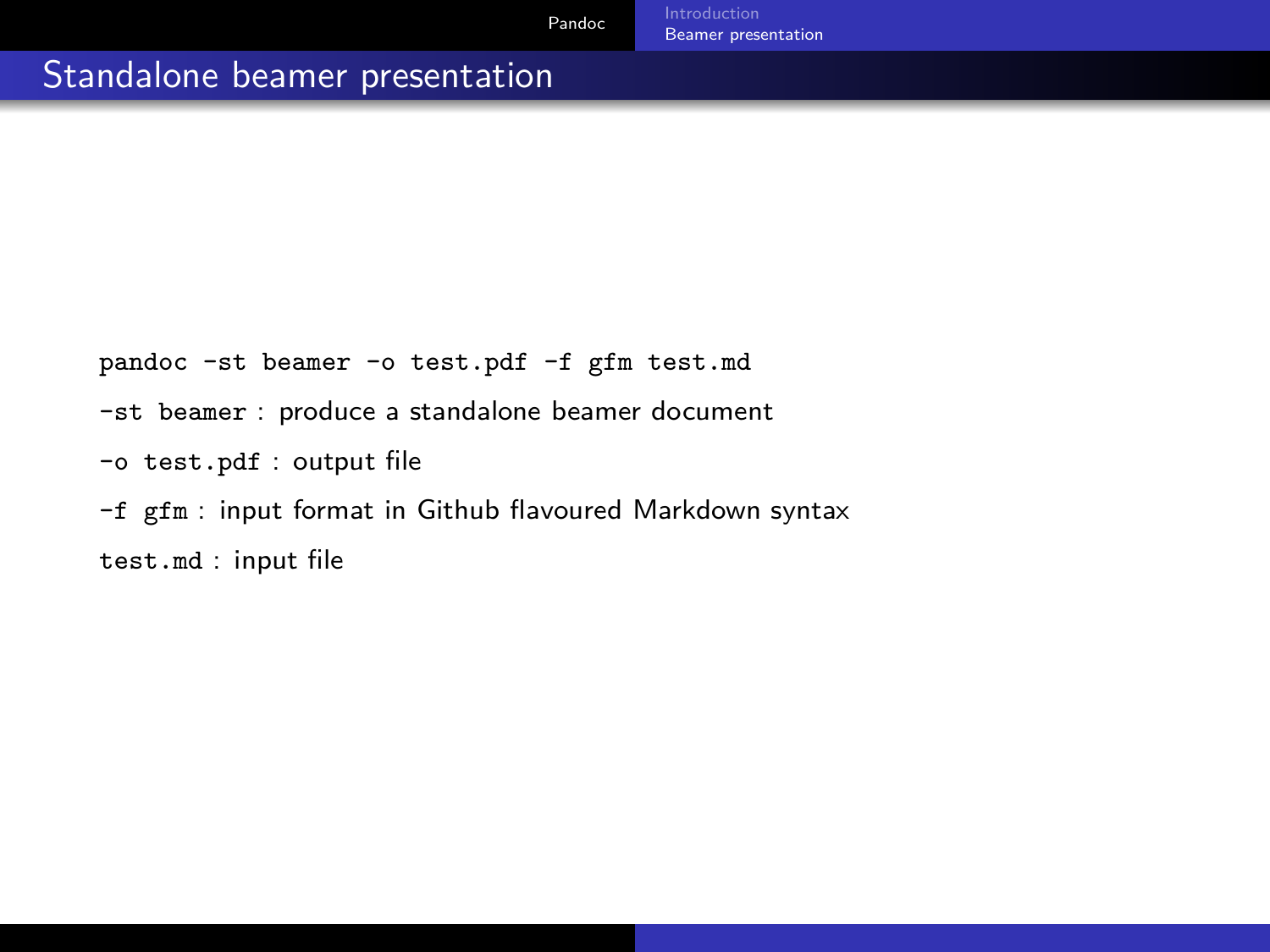#### Sample markdown for beamer

Pandoc

Thomas de Grivel <thoxdg@gmail.com>

https://kmx.io/

2020-03-11

# Pandoc

## Introduction

### Pandoc

<https://pandoc.org>

Conversion between documentation formats

### Supported formats (1/4)

Lightweight markup formats

- Markdown
- reStructuredText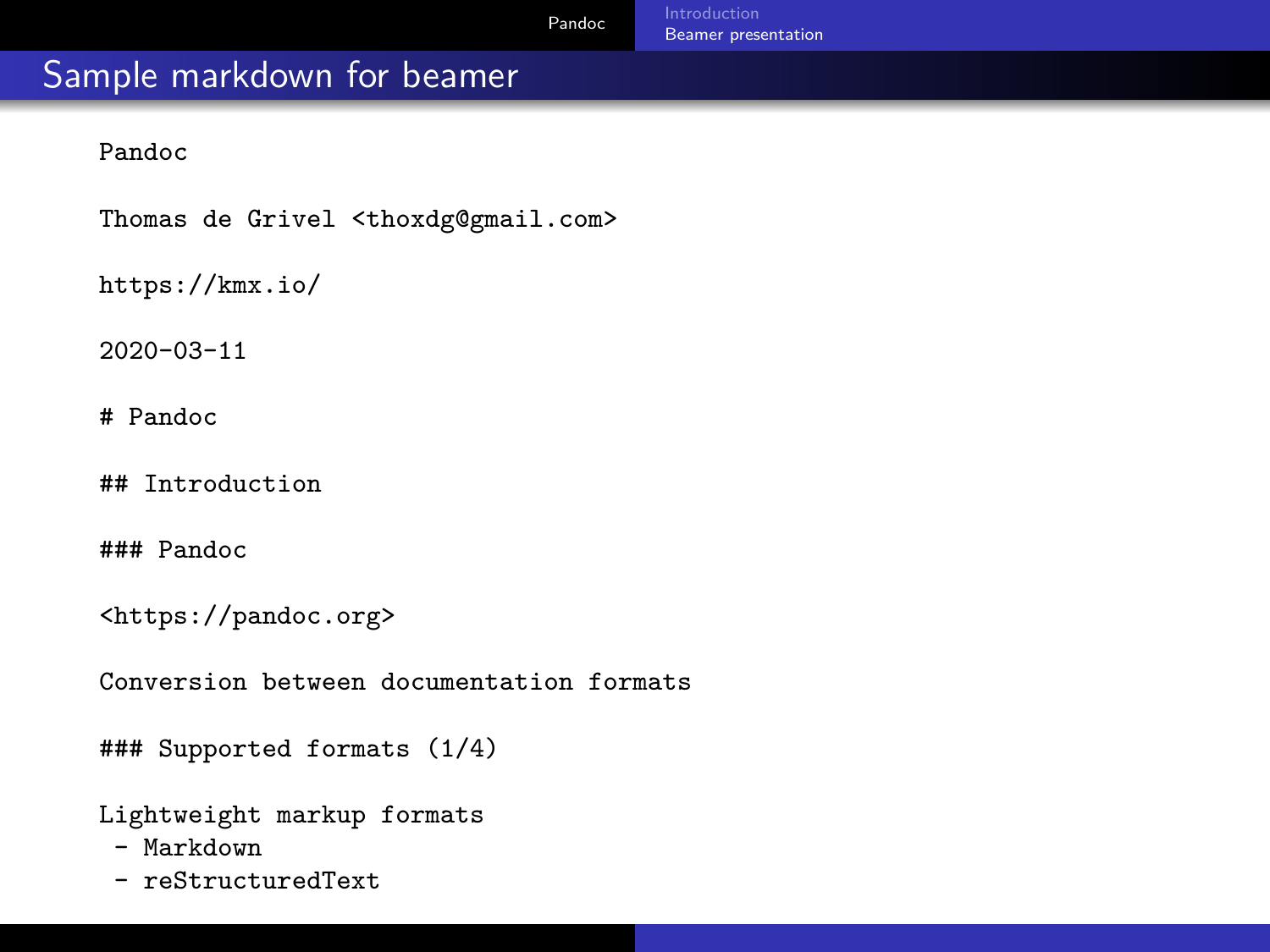pandoc -st beamer -o test.tex -f gfm test.md

Produces test.tex in LaTeX format.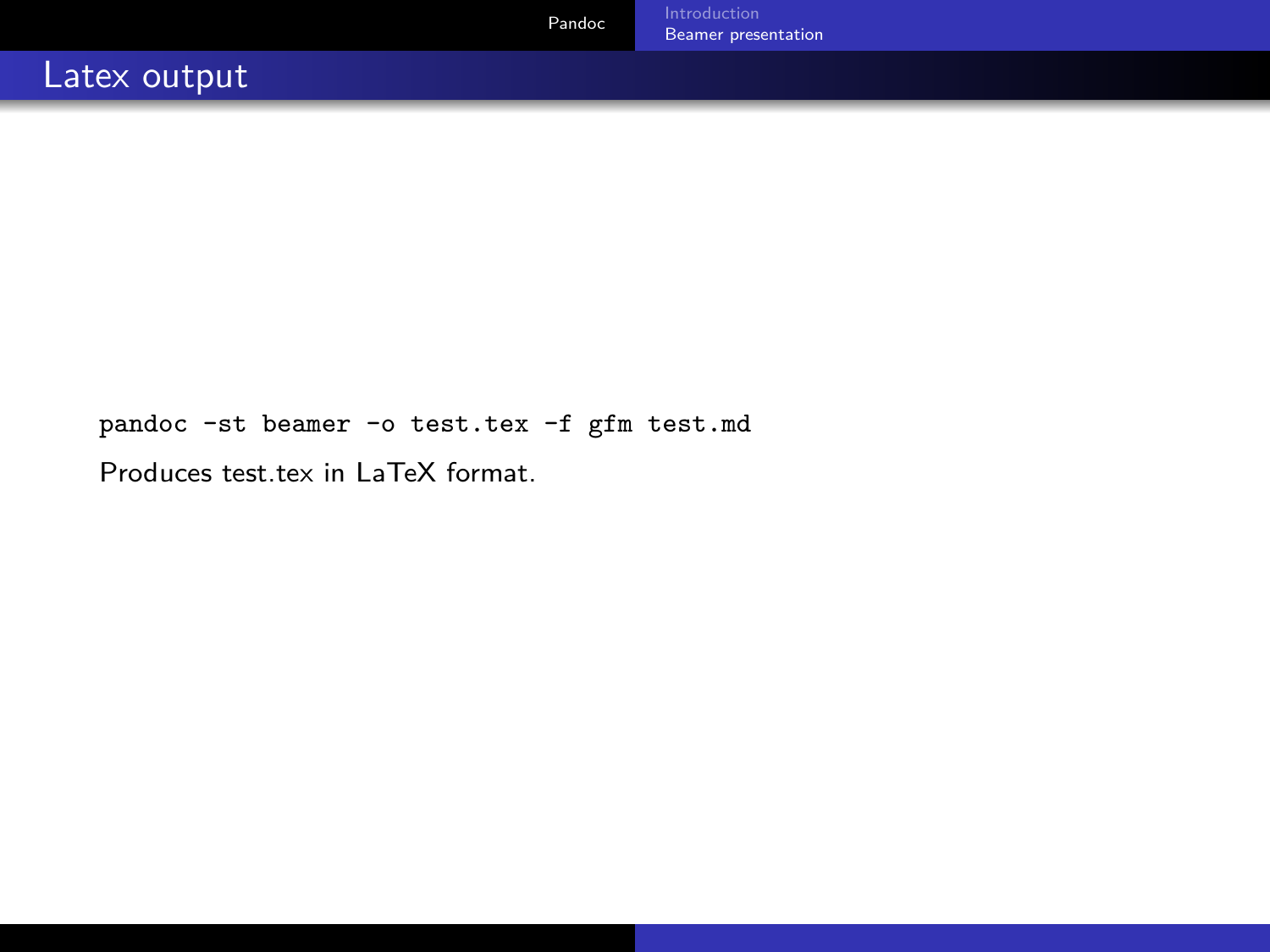## PDF output from LaTeX

pdflatex test.tex; pdflatex test.tex

Produces test.pdf from test.tex